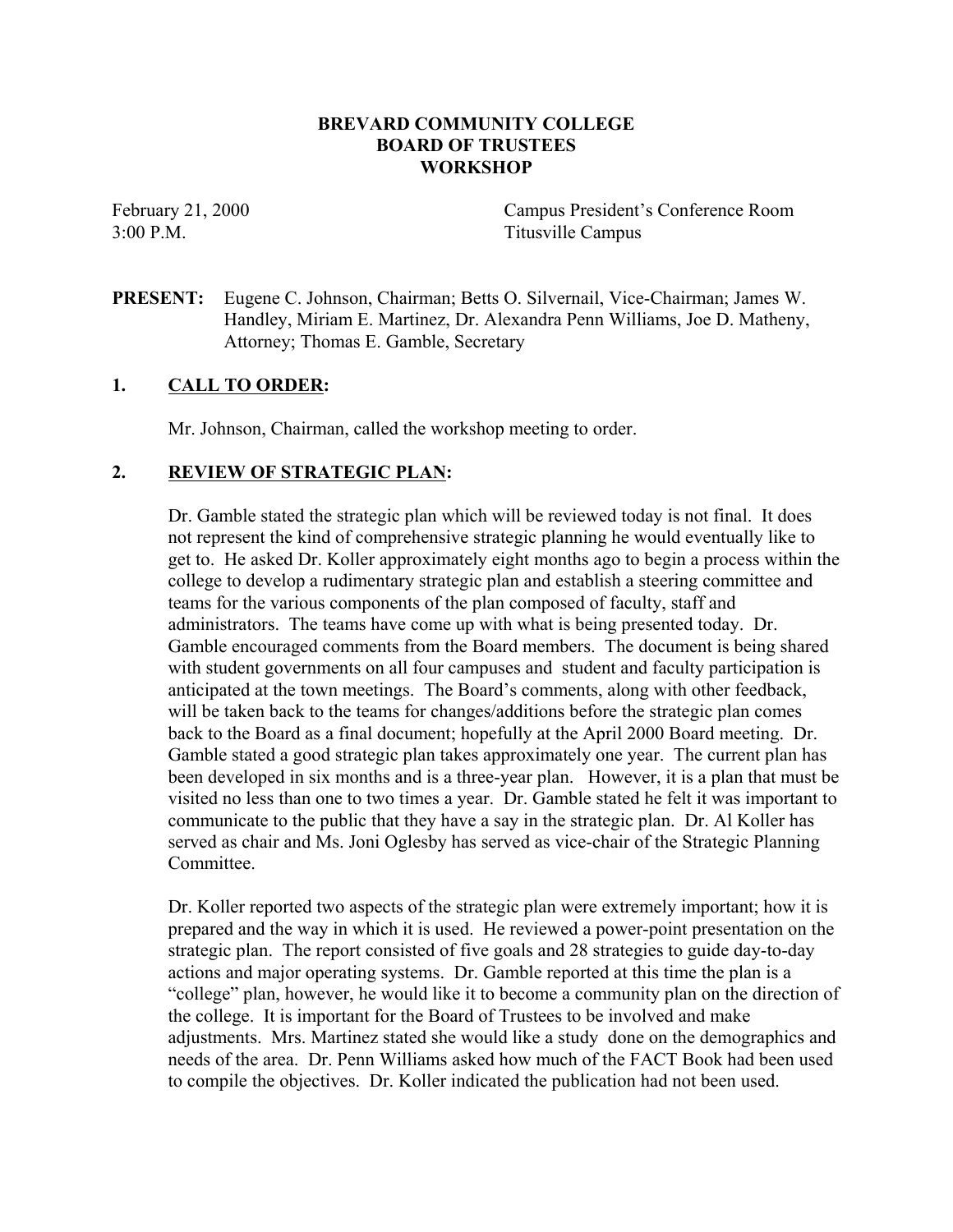Board of Trustees Workshop February 21, 2000 Page -2-

> Dr. Gamble reported there is a problem with using information from the FACT Book as there has been a question regarding its accuracy. Dr. Penn Williams questioned how the strategic plan would be evaluated. Dr. Koller explained how indicators would be established for the strategies. Mrs. Silvernail suggested that the college determine who should be involved in the meetings and then approach those people directly. She asked if any companies have been contacted up to this point regarding the strategic plan and town meetings. Dr. Gamble reported the college has relied on the media for communication and suggested the strategic plan could be shared with Workforce Development and the Economic Development Commission, as well as large companies. Mrs. Martinez stated she would like to see the key areas and what we are going to do to initiate them. Dr. Koller reviewed the five goals – Instructional, Marketing, People, Partnerships, and Services and the strategies for each goal and briefly reviewed the handout.

> Mrs. Silvernail asked if the plan included going out to the public school system, including administration and guidance counselors. Dr. Gamble reported that it did include approaching the school system and reviewed some of the ideas with the Board, including direct mailing to parents of perspective students. Dr. Koller reported on a preoccupation with competition with other colleges in Brevard. Dr. Gamble stated the college needed to get into the mode of "when do you want it and we'll offer it " for classes and programs. He highlighted partnerships with organizations that represent under-served and disabled populations to expand educational opportunities. Dr. Gamble stated he would need Board direction with how far the college goes in assuming the responsibility with what K-12 should be doing for itself. For instance, the Governor earmarked funds last year for this year where the college is supposed to help reduce the drop-out rate and the necessity for college prep courses. He questioned if this should not be the K-12 mission. He felt the college should partner with K-12, however, limits should be set on responsibilities. Dr. Koller reviewed the strategies for services which will also be improved through the implementation of the Banner System and the establishment of the Welcome Centers. Dr. Penn Williams asked about the elimination of courses that are no longer viable. Dr. Gamble reported the college has to act on this issue in time to meet the state deadline of April 1 as this affects faculty members and there is a notification requirement.

> Mrs. Silvernail reported the information in the strategic plan is good and some of it specific, but the college may want to consider handing out paper to individuals attending the town meetings and request that they write questions on the paper and the questions be discussed at the meeting. She felt it should be clear at the beginning of the meeting that public input is requested. Dr. Gamble asked that Dr. Koller provide index cards for the public to use to write questions to be discussed at the town meetings. Mrs. Silvernail suggested approaching AARP and other organizations about the meetings. Dr. Gamble reported he will attend every town hall meeting, along with the nearest Campus President to provide answers to questions.